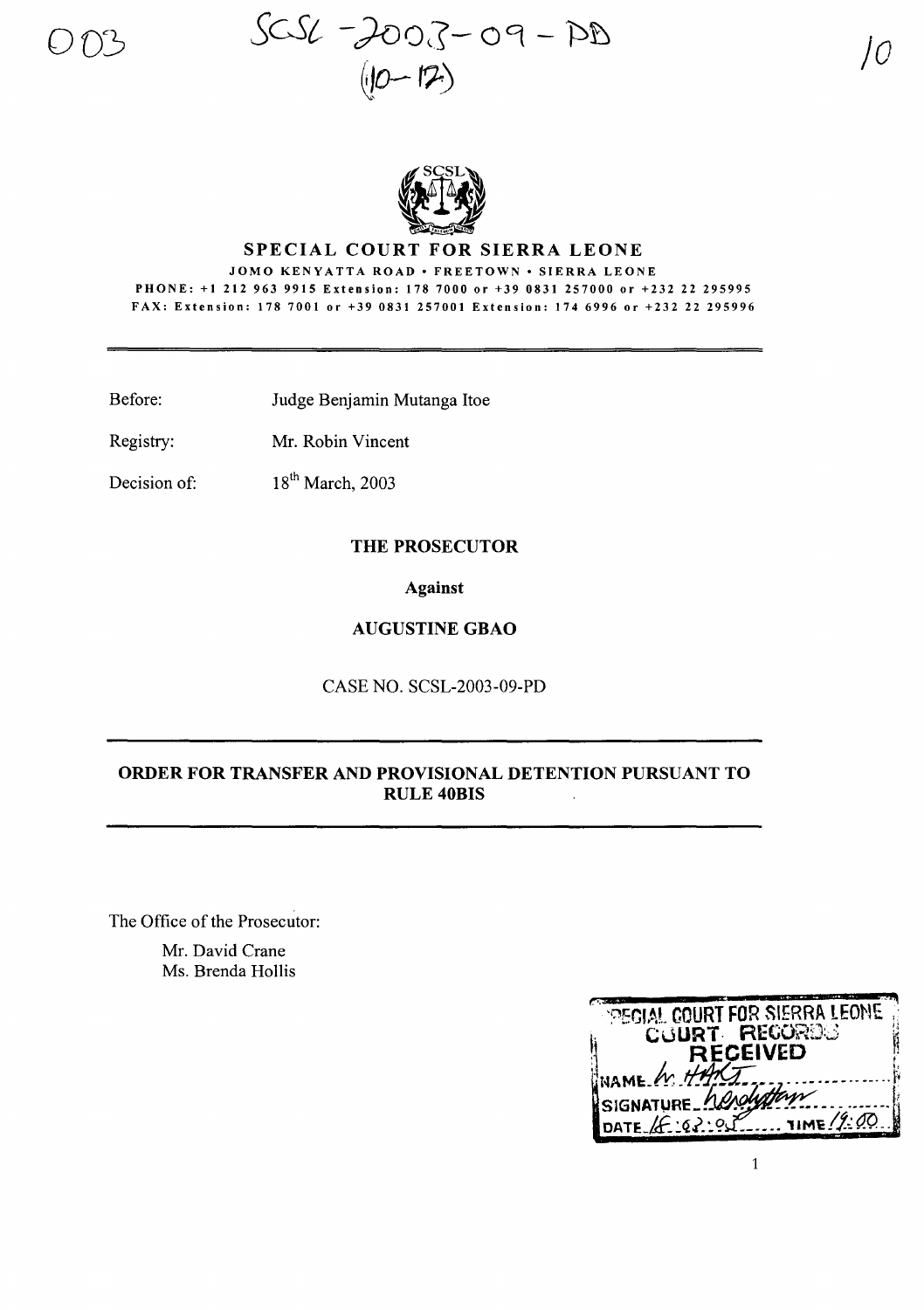# **THE SPECIAL COURT FOR SIERRA LEONE ("the Special Court"),**

**WITH** Judge Benjamin Mutanga Itoe, presiding pursuant to the provisions of Rule 28 and Rule 40 of the Rules of Procedure and Evidence ("the Rules");

**HAVING RECEIVED** on the 17<sup>th</sup> March, 2003 from the Prosecutor pursuant to Rule 40 *bis*, a request for the transfer and provisional detention of the suspect, AUGUSTINE GBAO, former officer in the Sierra Leone Police Force;

**CONSIDERING** the affidavit dated 14<sup>th</sup> of March, 2003, attached to the said request from the Prosecutor and signed by Morrie Lenghor, Investigator at the Office of the Prosecutor;

**CONSIDERING** the formal request dated 14<sup>th</sup> of March, 2003, addressed by the Prosecutor to the authorities of the Republic of Sierra Leone pursuant to Rule 40 of the Rules to arrest and hold in custody the said suspect, AUGUSTINE GBAO;

**WHEREAS** the authorities of the Republic of Sierra Leone granted the said request of the Prosecutor and are holding AUGUSTINE GBAO in custody;

**WHEREAS** the Prosecutor reports that he is investigating crimes allegedly committed by AUGUSTINE GBAO in the territory of Sierra Leone since 30 November 1996, crimes which fall within the jurisdiction of the Special Court;

**WHEREAS,** according to the Prosecutor, AUGUSTINE GBAO participated in widespread attacks against UNAMSIL peacekeepers and personnel, including the unlawful killing and abduction of UNAMSIL peacekeepers;

**WHEREAS** the Special Court considers, on the basis of the request submitted by the Prosecutor, and on the evidence brought to its attention in the affidavit attached to the request, that there is a reason to believe that AUGUSTINE GBAO may, in the light of the above have committed SERIOUS VIOLATIONS OF INTERNATIONAL HUMANITARIAN LAW, CRIMES AGAINST HUMANITY, VIOLATIONS OF ARTICLE 3 COMMON TO THE GENEVA CONVENTIONS AND OF ADDITIONAL PROTOCOL II, punishable respectively under Article 4.b., Article 2.a., Article 3.a. and Article 3.c. of the Statute of the Special Court ("the Statute");

**WHEREAS,** furthermore, the Prosecutor contends that the provisional detention of AUGUSTINE GBAO is a necessary measure to prevent his escape and also to prevent the suspect from seeking to intimidate or to cause bodily harm to victims or witnesses or to destroy evidence, or to be otherwise necessary for the conduct of the investigation in the matter concerning him;

**WHEREAS**, the Judge, in the light of the above, is convinced that the provisional detention of AUGUSTINE GBAO is necessary;

*(J* <sup>2</sup>

 $\int\int$